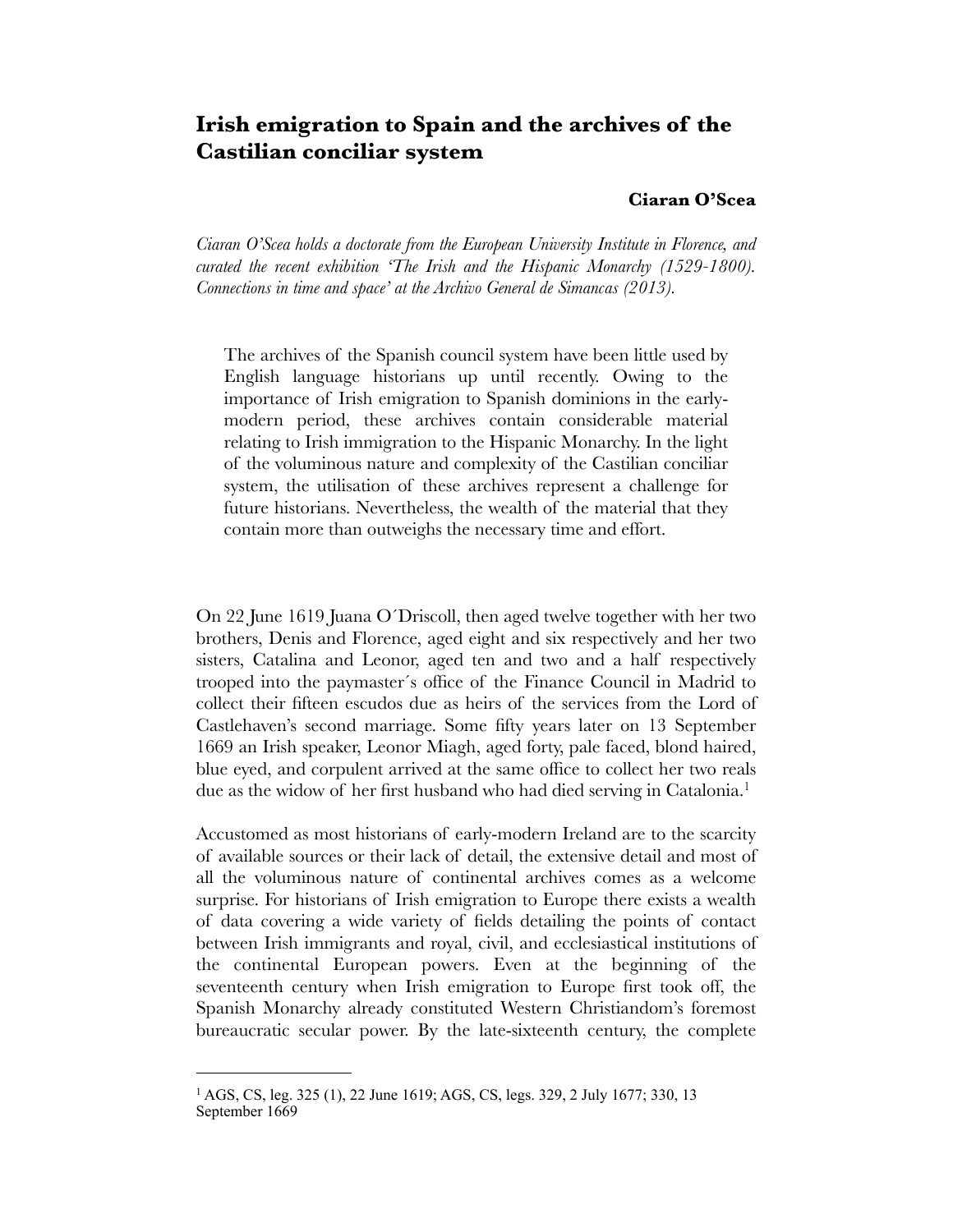adoption by the Castilian noble and urban elites of bureaucratic literacy, and the reduction in the price of paper permitted the adoption of the Roman legal maxim, "what is not in the acts does not exist" (*quod non est in actis, non est in mundo*), as the defining principle of royal bureaucratic practices. (Lorenzo Cardarso 2001: 82-83). As a consequence this meant that as long as there existed an economic justification or payment, every transaction involving an individual or part of royal property left an extensive paper trail covering many diverse aspects of social, cultural, and political history. These might range from the list of medicines brought by the Spanish forces to Ireland in1601 to an account of the capture of the Irish-manned galleon the *Rosary* in the Straits of Gibraltar by Moorish pirates in 1622. (García Hernán 2013: 614-615; Archivo General de Simancas 2012:137)

One of the fields in which Spanish archives can help to fill the gaps in Irish historiography is in regards to the history of the family, and the role of Irish female immigration. More than any other area of research, our knowledge of the history of the Irish family prior to 1800 is almost nonexistent due primarily to the absence of birth and marriage registers that have been the traditional barometers of early-modern family reconstructions. Similarly, aside from pioneering studies by Michelline Kerney Walsh (Walsh 1961, 1981), based directly on continental archives, our limited knowledge of early-modern Irish female immigration has been filtered primarily through English language sources especially the state papers of the English crown (Henry 1992, 1995). Nevertheless, royal, ecclesiastical, notarial and noble archives in Spain can greatly help complete the jigsaw of family reconstruction, and the many varied aspects regarding the role of Irish female immigrants. Although considerable volumes of surviving wills, donations, and parish registers of births, marriages and deaths, dating back to before the early sixteenth century, can be found in the extensive network of Spanish archives, for reasons of space comments will be restricted to the principal archives of the Castilian conciliar system. The first part will deal with the practical problems of working with these archives, and the second part with some of the Irish material relevant to the history of Irish families and of Irish female immigration.

# **The Archives of the Conciliar System Introduction**

The Spanish conciliar system was organised primarily on a territorial basis with a number of councils such as the Council of State, the Council of Military Orders, the Finance Council, the Council of the Crusade, and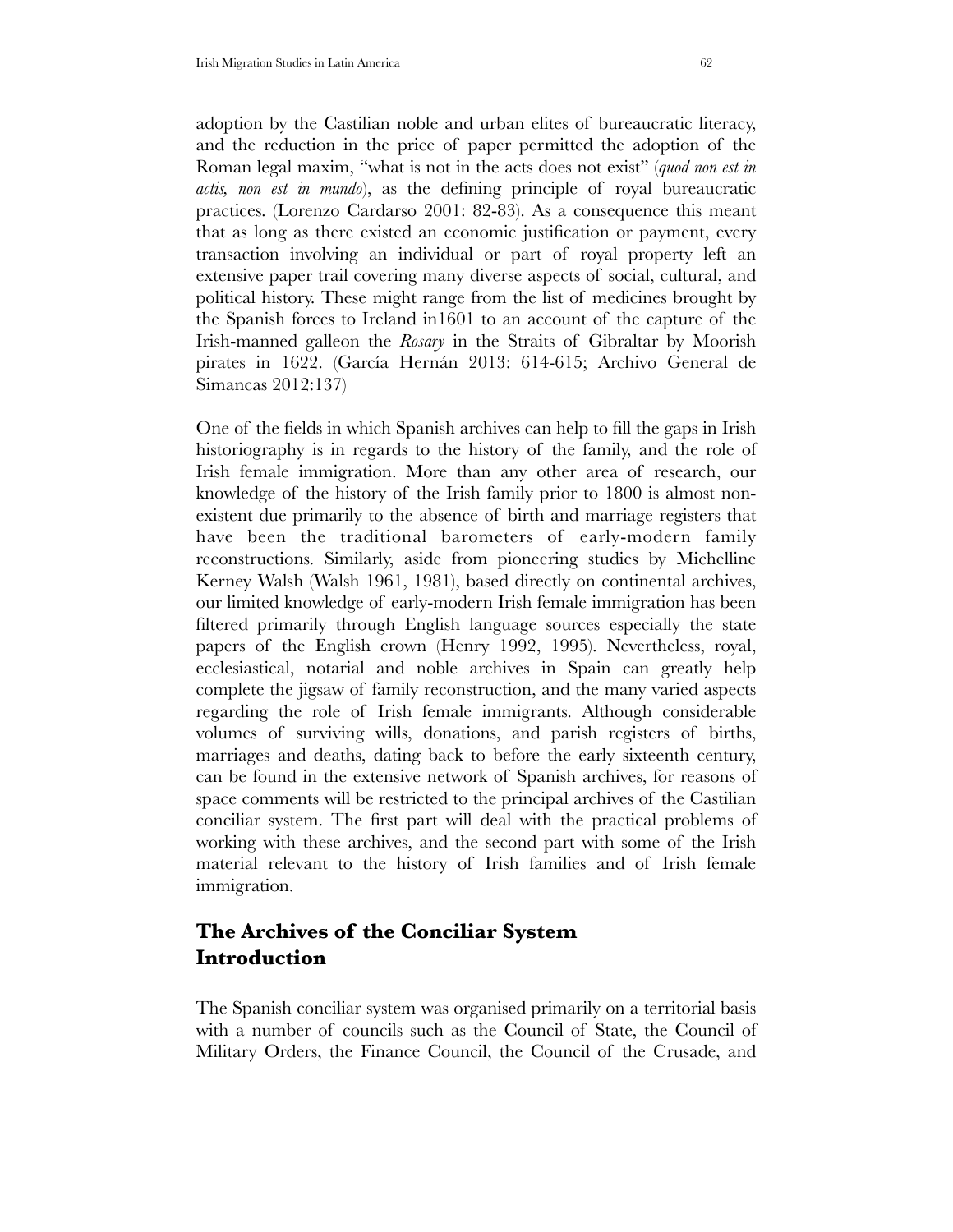that of the Inquisition having extra-territorial remits[.2](#page-2-0) All councils except the Council of State possessed judicial functions which gave rise to frequent disputes regarding competing jurisdictions. Furthermore, during the reigns of Philip III (1598-1621) and Philip IV (1621-65), *ad hoc juntas* or committees effectively removed much of the decision-making from a number of royal councils (Baltar Rodríguez 1998: 153). As a consequence, considerable documentation, which should have been deposited in the principal archives of the Hispanic Monarchy, ended up dispersed among the private archives of one-time councillors or secretaries.

Within the framework of studies on Irish emigration in the early-modern period, it is almost a truism to say that wherever the Spanish Monarchy had influence Irish immigrants are to be found among the documentation of the Spanish (Castilian) conciliar system.[3](#page-2-1) Nevertheless, for the sixteenth and the seventeenth centuries, owing to the difficulties that Irish immigrants had in adaptation to royal patronage networks, the most important of these bodies were the Councils of State, War, Finance, Flanders, Italy, Portugal, Castile, the *Cámara de Castilla*, and the Council of Military Orders. In the eighteenth century owing to the changes brought in at the beginning of the reign of Philip  $V(1700-46)$ , a re-configuration of the Spanish conciliar system took place. Although all the councils continued to exist, all petitions were now channelled through five secretariats (*Secretarías de Despacho*) (*Estado*, *Guerra*, *Gracia y Justicia*, *Hacienda*, and *Marina e Indias*) (Archivo General de Simancas 2010: 21).

The bulk of the documentation produced by the Castilian conciliar system is located in the *Archivo General de Simancas* (AGS)(Valladolid), the *Archivo Histórico Nacional* (AHN) (Madrid), and the *Archivo General de Indias* (AGI).[4](#page-2-2) An unknown amount of documentation, which never found its way into these archives, was intentionally or unintentionally destroyed, found its way into private archives of the nobility, or found its way into foreign

<span id="page-2-0"></span><sup>2</sup> On the Spanish administration, see Patrick Williams, "Philip III and the restoration of monarchial government, 1598-1603" in *English Historical Review*, 88 (1973), pp 751-69; for monographs on the various councils see, Santiago Fernández Conti, *Los Consejos de Estado de y guerra de la monarquía hispana en tiempos de Felipe II, 1548-98* (Valladolid: Consejería de Educación y Cultura, 1998); Salustiano de Dios, *El consejo real de Castilla (1385-1522)* (Madrid: Centro de Estudios Constitucionales, 1982); idem, *Gracia, merced y patronazgo real: La Cámara de Castilla entre 1474-1530* (Madrid: Centro de Estudios Constitucionales, 1993); Carlos Javier de Carlos Morales, *El consejo de hacienda de Castilla, 1523-1602: Patronazgo y clientelismo en el gobierno de las finanzas reales durante el siglo XVI* (Valladolid: Consejería de Educación y Cultura, 1996).

<span id="page-2-1"></span><sup>3</sup> Prior to 1707 each Spanish kingdom had a separate royal administration. The use of the term 'Spanish conciliar system' in the context of this article refers to the bureaucratic organs of the Castilian crown.

<span id="page-2-2"></span><sup>4</sup> Considerable material of a military nature covering the early-modern period found its way into military archives. These are not included in this review.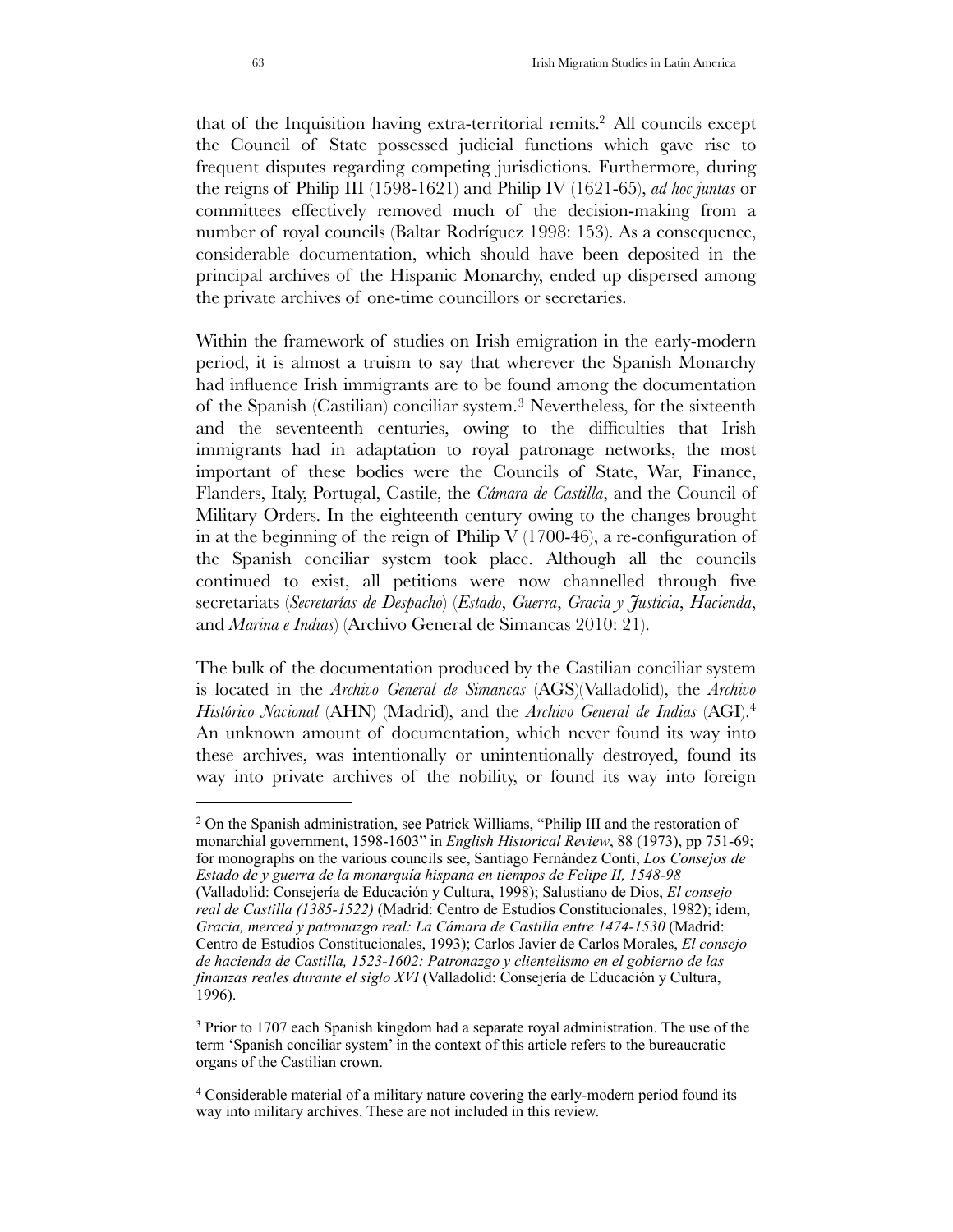archives as part of the illegal trade in state papers during the course of the early-modern period (Riol 1787:83-84).<sup>5</sup> Broadly speaking, AGS is the most homogenous of the three archives, though principally containing material relevant to the sixteenth century, the seventeenth century, and to a lesser extent to the eighteenth century. Owing to its proximity to the principal organs of political power in Madrid, AHN continues to be a living archive that absorbs material of historical value as the latter loses its administrative value. Partly for this reason it took in the archive of the Council of the Inquisition which was originally located in the AGS in the nineteenth century, and recently that of the Archivo de Asuntos Exteriores. Most of the documentation in AHN covers the eighteenth century and to a lesser degree the nineteenth century, although there is also a considerable body of material relevant to the sixteenth and seventeenth centuries. Furthermore, the documentation of some councils such as that of the Council of State and the *Cámara de Castilla* is divided between this archive and AGS, or in the case of the Council of Aragón between the *Archivo de la Corona de Aragón* and AHN. AGI contains the majority of the material relating to the Spanish Indies during the early-modern period though both of the other two archives also contain important material covering the same area especially for the eighteenth century.<sup>6</sup>

In the light of the sheer volume of documents produced by the Spanish council system, its complexities, the frequent changes in internal organisation, and the loss and dispersion of documentation, any prior experience by the researcher in Irish or British archives will be of little practical use when faced with the labyrinths of Simancas or AHN. Considerable research effort is dissipated owing to the failure to understand the functioning of the Spanish conciliar system and the early-

<span id="page-3-0"></span><sup>5</sup> Many of the private archives of the nobility are currently located in the Archivo Histórico Nacional, *sección de la nobleza* (Toledo). See for example that of the Marqués de Caracena who was governor of Galicia in the late-sixteenth and early seventeenth century at the time of the fallout from the Battle of Kinsale before becoming *virrey* of Valencia in 1606 where he was responsible for the expulsion of the Moriscos in 1609-10. His private archive, which has important documentation relating to these two governorships, is located in the archival fond of Frías A fond is the complete body of documents produced by a person, family or institution that has been created and accumulated by them. On international archival terminology see the database of multilingual archival terminology at [http://www.ciscra.org,](http://www.ciscra.org) 18 March 2014.

<span id="page-3-1"></span><sup>6</sup> For introductions to these archives see Luis Sánchez Belda, *Guía del Archivo Histórico Nacional* (Valencia: Tipografía Moderna, 1958); Mariano Alcocer y Martínez , *Archivo General de Simancas: guía del investigador* (Valladolid, 1923); Pedro González García et al, *El Archivo General de Indias* (Madrid: Dirección General del Libro, Archivos y Bibliotecas, 1995); see also the relevant bibliographies listed on their respective websites: [http://www.mcu.es/archivos/MC/AHN/FondosDocumentales/Bibliografia.html](http://www.mcu.es/archivos/mc/ahn/fondosdocumentales/bibliografia.html), 12 February 2014; [http://www.mcu.es/archivos/MC/AGS/FondosDocumentales/](http://www.mcu.es/archivos/mc/ags/fondosdocumentales/bibliografia.html) [Bibliografia.html](http://www.mcu.es/archivos/mc/ags/fondosdocumentales/bibliografia.html), 12 February 2014; [http://www.mcu.es/archivos/MC/AGI/](http://www.mcu.es/archivos/mc/agi/fondosdocumentales/bibliografia.html) [FondosDocumentales/Bibliografia.html,](http://www.mcu.es/archivos/mc/agi/fondosdocumentales/bibliografia.html) 14 February 2014.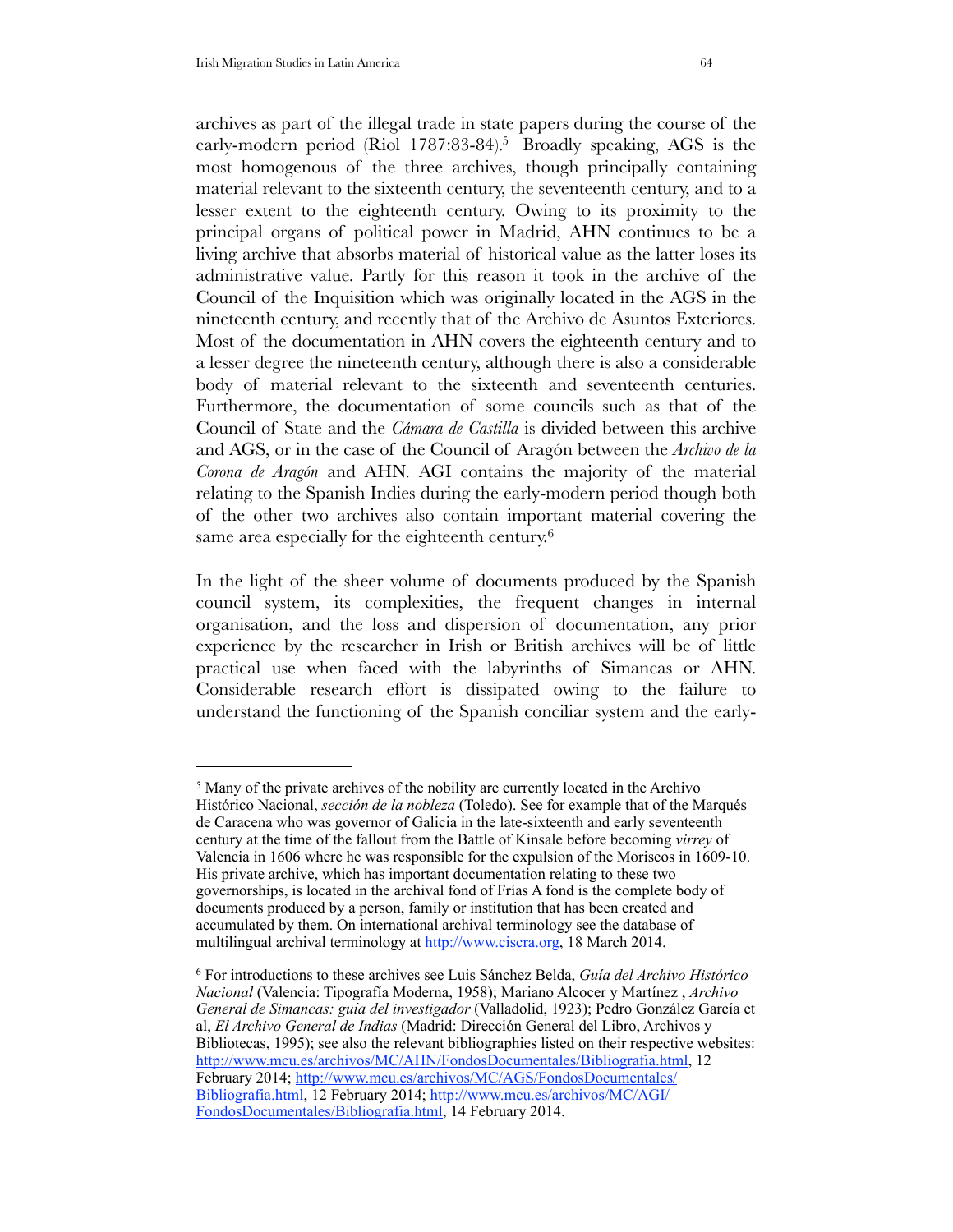modern bureaucratic process.<sup>7</sup> Equally essential is the need to come to terms with early-modern bureaucratic and financial terminology that even present-day archivists do not always understand. This becomes of fundamental importance when faced with *legajos* or bundles whose contents are inventoried only by date and document type such as is the case regarding the fond of *Guerra y Marina* in AGS. Clearly, it is a waste of time looking for petitions by Irish immigrants in *negocios de oficio* (interinstitutional correspondence) instead of in bundles listed as containing *memoriales y consultas de partes* (petitions of private individuals).

Many of the difficulties involving research in these archives are related to our limited understanding of the nature, functions and jurisdictions of the various councils and their respective personnel. Moreover, both during the lifetime of these institutions as well as after their final demise some of these archives continued to be organised and re-organised according to the criteria of the institutions themselves as well as by those organs that inherited their supervision as was the case in regards to the all-important Council of Castile (Bernal Alonso 2012: 190-197). The end result is that an understanding of both the nature of the respective councils and of the organisation of contemporary archives is fundamental to the completion of any research objectives. Added to this is the very uneven quality of research aids.<sup>8</sup> Broadly speaking, research aids are of four kinds  $-$  those that were drawn up by the sixteenth to eighteenth century archivists for internal use or those which accompanied the various transfers of documentation to AGS; those compiled in the nineteenth centuries when the latter archive was first opened to historical investigation and after the setting up of the AGI (1785) and AHN (1866); those (both online and paper formats) produced by modern-day archivists according to international standards since the twentieth century; and the description and digitalisation of images that are subsequently placed in PARES.<sup>[9](#page-4-2)</sup> Owing to the lack of funding dedicated to the drawing up of inventories, the researcher is forced in many cases to rely on very elementary inventories that reflect maybe only 5-10 per cent of any bundle's contents such as those of the *Contaduría Mayor de Cuentas 1°* and *2° épocas* in AGS. Even in more utilised fonds such as *Estado* (AGS) some of the principal inventories list probably on average only about 10 per cent of any 500-600 document bundle. Much the same can be said of the nineteenth century

<span id="page-4-0"></span><sup>7</sup> For an overview of the bureaucratic process see Ciaran O'Scea, "The role of Castilian royal bureaucracy in the formation of early modern Irish literacy" in Thomas O'Connor and Mary Ann Lyons (eds.), *Irish communities in early modern Europe* (Dublin: Four Courts Press 2006), pp 200-239.

<span id="page-4-1"></span><sup>8</sup> Based on the available research aids in paper and electronic formats of some thirty fonds.

<span id="page-4-2"></span><sup>9</sup> http://pares.mcu.es/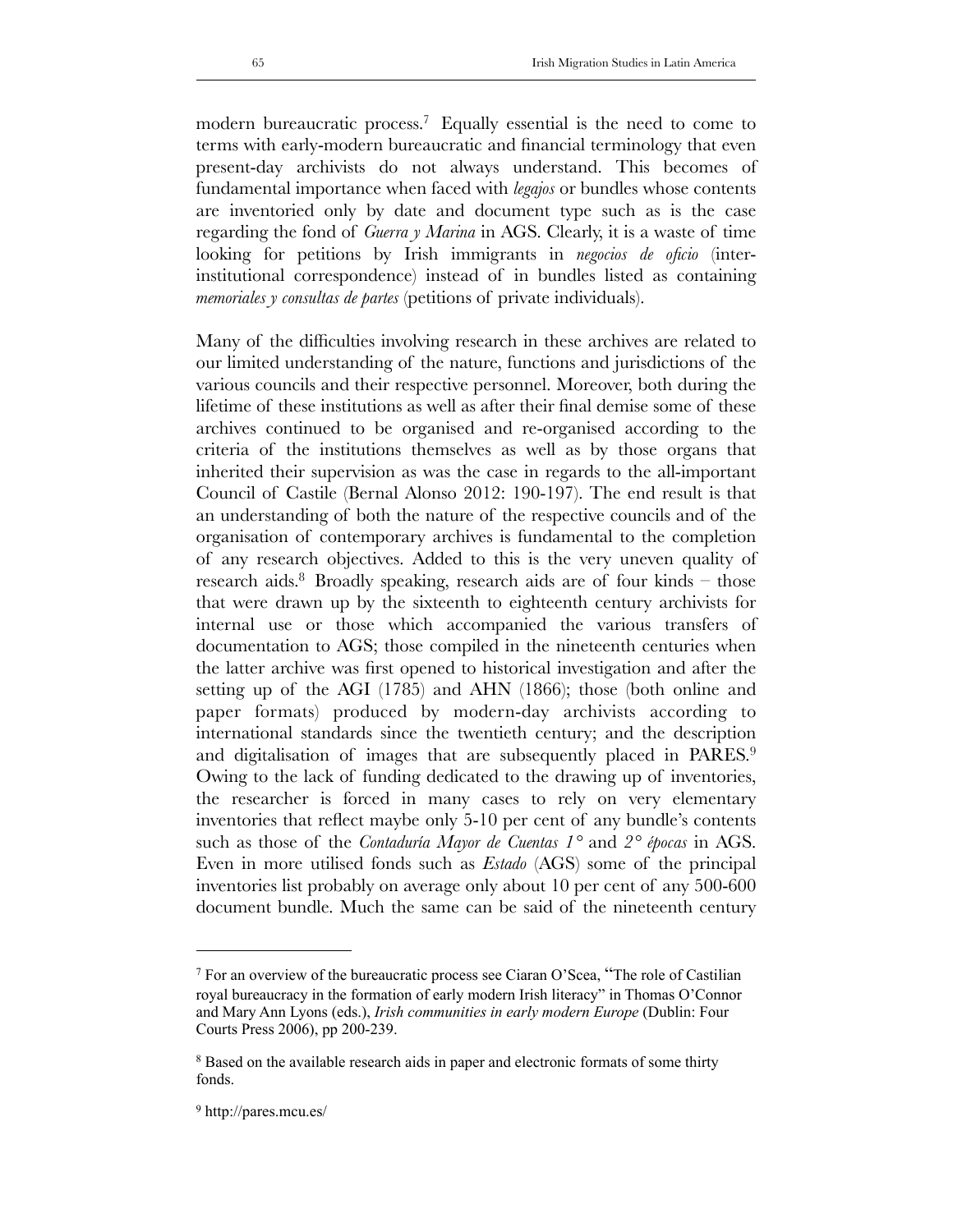English historian Martin Hume, who in his pioneering work on English material in Simancas limited his researches to the series *negociación de Inglaterra* and *negociación de Francia* of the fond *Estado*, notwithstanding the existence of considerable material relevant to English, Irish and Scottish history in other series of the same fond, or in other fonds of the same archive. Yet, the work of this English historian continues to define modern British perceptions of the limited usefulness of early-modern Spanish historical source material for the study of the history of the British Isles as can be seen from the recent re-edition of his seminal volumes by Cambridge University Press (Hume 1892-1899; Hume 2013).

On the other hand, the more modern research aids are more complete and give greater and more in-depth descriptions of the contents of the legajos or libros. Nevertheless, owing to the sheer volume of documentation involved, many of these inventories are restricted by necessity to series within fonds such as those dealing with the Monarchy's Italian dominions in *Estado* in Simancas, or to less voluminous or more manageable fonds such as the *Contaduría Mayor de Cuentas 3° Época* in the same archive. Much the same is applicable to AHN in Madrid which has parts of some fonds well inventoried but other extensive series only minimally catalogued. In the case of the fond *Ordenes Militares* some of the series such as the *pruebas* or files of evidence for entry into the military orders are well inventoried owing to their popularity for genealogical research. However, substantial series of *legajos* of the same fond contain no information in regards to date or contents, or at best give only documental type or to which military Order the documentation belongs.<sup>[10](#page-5-0)</sup> At times the utilisation of some inventories is of questionable benefit and is more akin to "the blind leading the blind". Part of the problem in regards to AHN is that some of its fonds such as *Clero* or *Consejos Suprimidos* are in fact allencompassing fonds that have received documentation from a wide variety and number of institutions. In contrast, the fonds of AGS bear a closer resemblance to their former institutional origin, and as a result are more homogenous. The end result of the deficiencies in research aids is that the researcher is obliged to trawl through entire series or sub-series in order to obtain the requisite documentation. This slow method however also produces the richest material as more often than not especially in the field of Irish, English or Scottish studies the material is totally unknown.

Finally, the best starting point for research on original source material in Spanish archives is the website PARES, hosted by the Spanish Ministry of Culture, which contains considerable digitalised material from those archives under its supervision. At this point in time, given the difficulties in estimating relative percentages, the documentation on this website

<span id="page-5-0"></span><sup>&</sup>lt;sup>10</sup> AHN, Archivo Histórico Nacional, Índice de instrumentos de descripción de la Sección de Órdenes Militares (Madrid, 2000); AHN, Ordenes Militares, Registro de Legajos.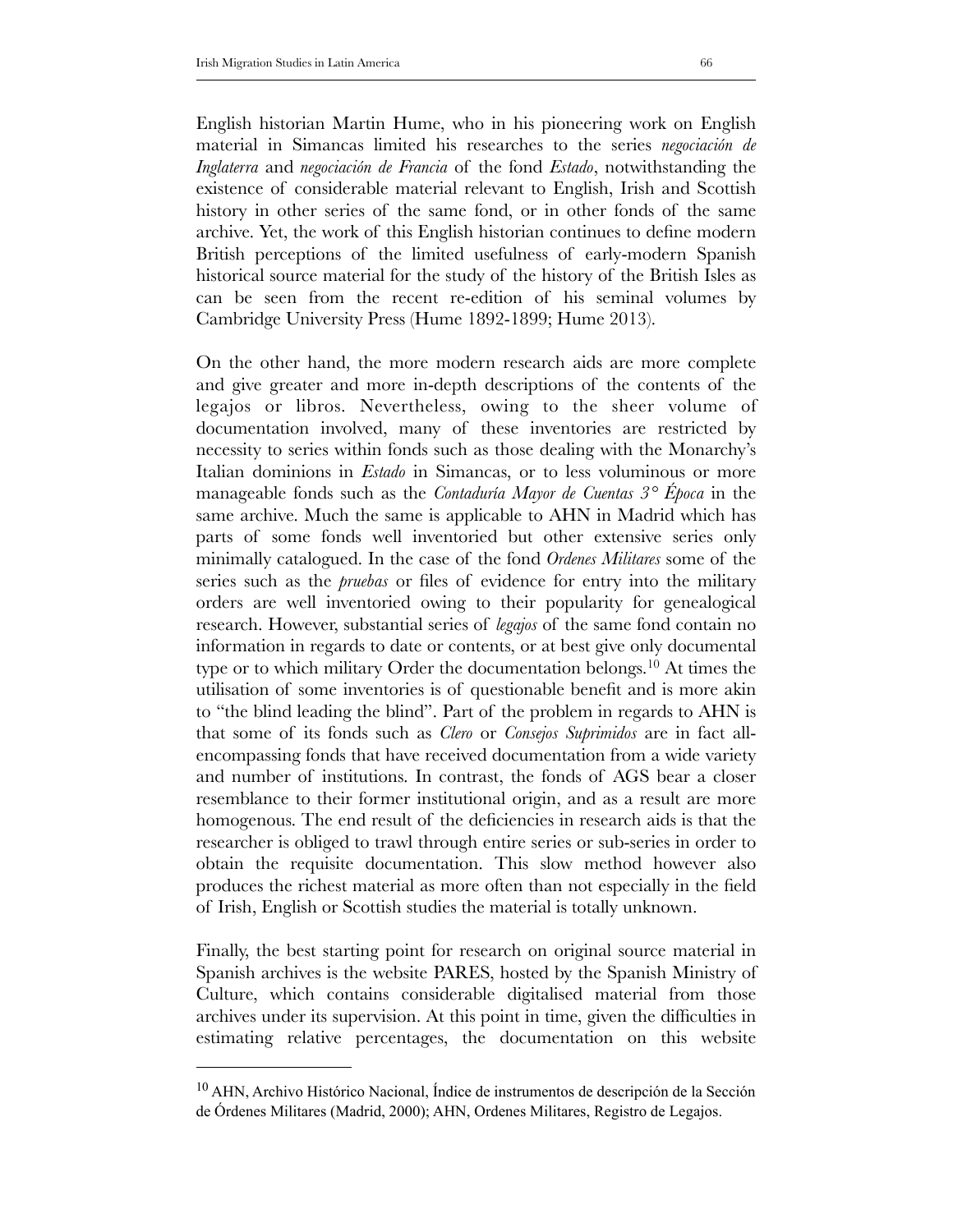probably only constitutes a small fraction of the total contents of these archives. The principal criteria for inclusion on this site have been the commemoration of centenaries such as the "Discovery of America" in 1492 or the "Spanish War of Independence (1808-1814)"; the most frequently consulted series; their historical value; costs of digitalisation; and those fonds or those series that have already been fully catalogued.

#### **Family and Gender**

From the 1580s until the end of the eighteenth century tens of thousands of Irish immigrants became dependent to varying degrees on the Spanish monarchy for economic survival. As a consequence, Irish immigrants left an, at times, abundant documentary trial in Spanish state archives. Certainly, the surviving documentation indicates that the term *irlandés* was better known in early-modern Spain than it is today (AGS 2012: 5). It is the wealth of this surviving documentation in the archives of the Spanish conciliar system, which together with ecclesiastical and notary archives that permits the reconstruction of many Irish communities in exile especially those that were dependant on the Spanish crown for economic survival.<sup>[11](#page-6-0)</sup>

At the basis of all petitions to the Spanish crown were the services carried out by the individual, her/ his immediate family, grandfather and uncles to various Spanish monarchs. In recompense the Hispanic Monarchy rewarded these services with pensions, promotions, privileges or other awards of varying kinds. Moreover, these services were inheritable as far back as one's grandfather or collaterally as far as uncles by direct living descendants. In this way the monarchy extended its patronage base by bringing in more and more members of the noble, rural and urban elites into its service.

The memorial or petition letter, and the *consulta* formed the documentary backbone of the Castilian bureaucratic process throughout the earlymodern period with the former representing the initial start to the individual's petition and the latter the decision making phase. For the most part the *consulta*, if drawn up as a separate document, contained a summary of what was in the memorial as well as the eventual decision of the relevant council or of the king. However, very high proportions of *consultas* were not drawn up as separate documents but were written in the margins of memorials, a practice very evident in the *negocios de partes* of the Council of State, the Council of War and in the *Cámara de Castilla* at least.

<span id="page-6-0"></span><sup>11</sup> For an example of the reconstruction of the Irish community in La Coruña in Galicia in the north-west of Spain see the author's *Surviving Kinsale: Irish Emigration and identity formation in early modern Spain, 1601-1640* (forthcoming).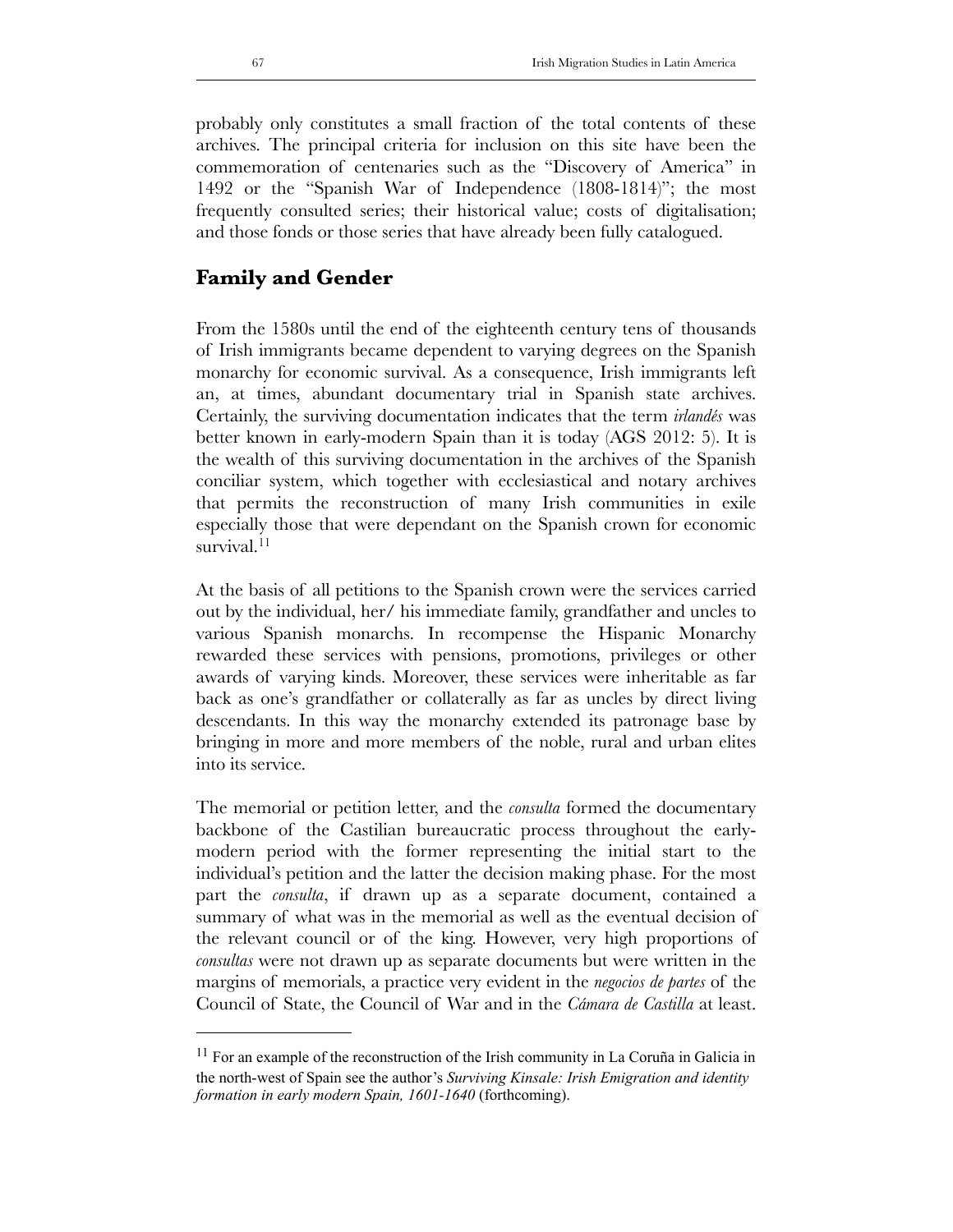Clearly, in the face of the volume of petitions passing through a secretary's hands, it represented a more efficient manner of dealing with any bureaucratic backlog than drawing up separate *consultas* for every petitioner (O'Scea 2006: 206).

Doña Plena Carti Kija de Don comicio (avti catret en la Cos idre he perdido fu tierraz y cafillo en defenja de la fi (v. Mago no tulo stra cosa congo dotor a ala mag o lo go alcanco Señalo y hizo donacion en deal ala sup<sup>ta</sup> de 1200 fr. le qual suma fitulo de dote v. Mog? por orden sura mando pagar. fitulo de dote -v. Mog. por oracio con un entre fre y entram<br>Se fomedio al fugo del matrimonio con un entre fre y entram etio al fugo del marvimono cuedan cargados de muchos niños mi monio caufado dela Ina orden guerran curgundo e T. de 4 Ts aldia q fele fer<br>In la Coruña la Ina fuma fele y ba pagaña a g. de 4 Ts aldia q fele fer m la Coruña la dra fuma fele you pagantotal de 1200.05°. En<br>ron por fuftento aftage se acadage la fuma total de 1200.05°. En ron por suftento aftag se acabasse la suma corne au sur la sup<sup>te</sup> el beneficio<br>paal en Galicia se cello al 2Ko marrido su entret, <sup>la</sup> y als sup<sup>te</sup> el beneficio mal en Galicia se caso al 2ho marios su envior y dote 1049. V. Attento<br>de la tha order y le refla por cobrar de su orden y dote 1049. V. Attento de la tha order y le resta por coorar en Mage. y ala superfect por pent el pegame dela disa suma seria sumparados qui sus peserto en deuido tro n.<br>tarde e alimentar asus niños disamparados qui sus peserto en deuido tro n. tarde pa alimentar afur niños difamparados que n el camino de la coruña<br>queden binir como no pudian los obros dos dellas q, en el camino de la coruña queden divier como no puedan los viars. Mag /por via del conf de estadosfu<br>Je perdieron de fola nace fi sup<sup>ci</sup>avo. Mag /por via del conf de hacerles. Je perdieron de fola necessi sup avait a camba macasto de hacerle ch<br>Se fermoso para vamediar con prafteza atanta macasto de hacerle ch se servido para vemeaiar con sela da fima sele prouea titulo de vidad y merces en recompensation luego y en el punto y hallara Marques en Italia con les de vergents une y impidieva o dievatarquien lo comprava nero del y v. Mag le remittio al conf.º de Jtalia Attento gala suplemo tiene amparo parti my pagis hijos may Hento & perdio por v. Mag? y defensa de la fe, y y en esta refo quite el entret to y el beneficio dela orden muy hamilm como vey cathe y amparador, comiferativaglele de el dhó til companto dela tha fuma de 1049. es con lic de bena ya efra tho: y en ello hava v. Mag Catha muy gran feru a Vior

**Fig. 1** Memorial of Elena McCarthy, 11 January 1635. AGS, Secretarias Provinciales, leg. 115, f. 19.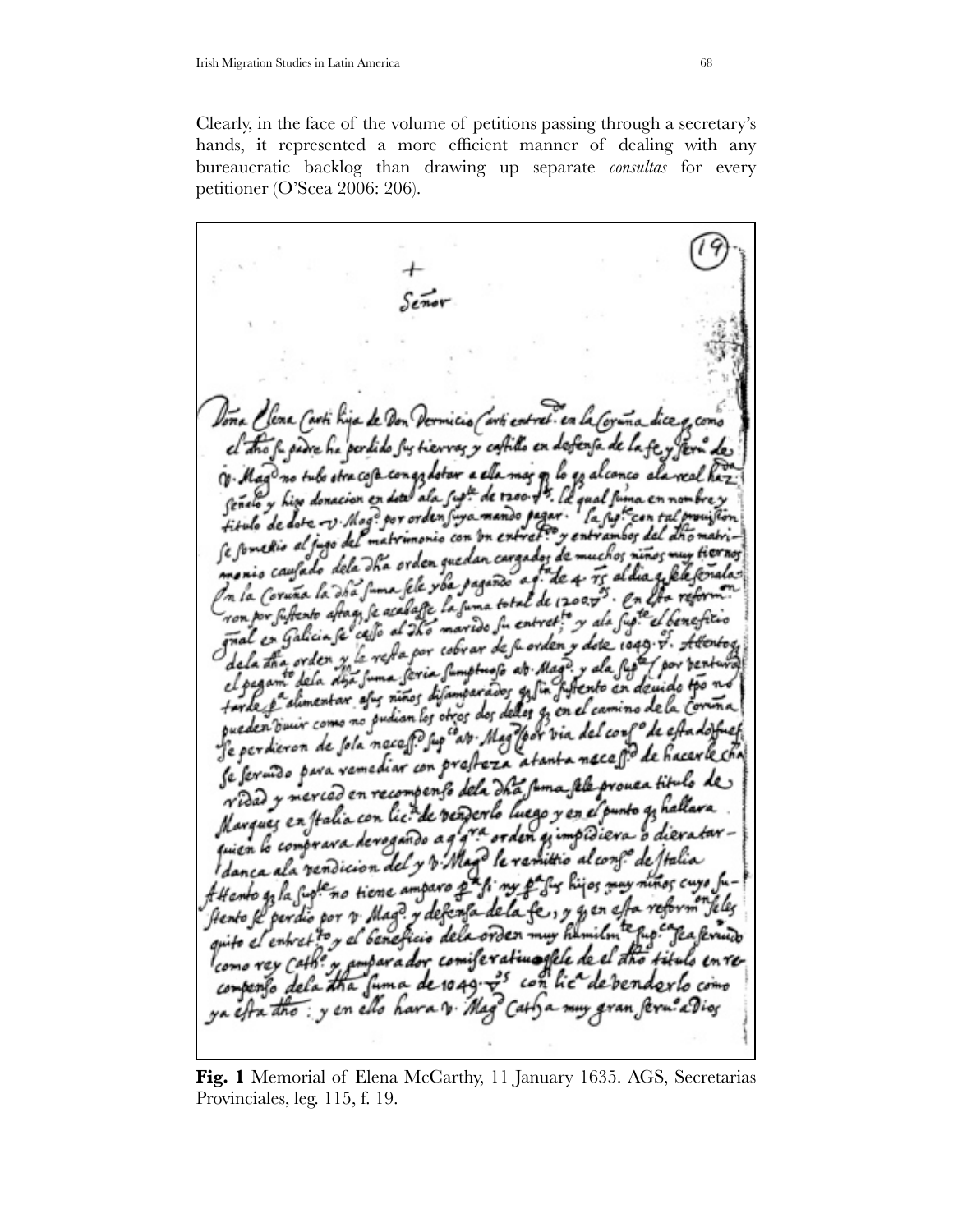For private individuals the memorial or petition letter was the primary document type for initiating a petition to the Spanish crown in the earlymodern period. The memorial represented an early-modern *curriculum vitae* in which the petitioner laid out the motives of his appeal to the Crown. The most important of these were political, military and religious. In Irish appeals up to 1615 these inevitably contained details of service to the Spanish king or in the Catholic cause carried out in Ireland both before and after the Battle of Kinsale in 1601 (O'Scea 2006: 212). For this reason many of these memorials give details of events in Ireland not found in English sources. In 1616 Florence O'Clery, foster brother to one of the sisters of Red Hugh O'Donnell returned to Ireland from the Spanish Netherlands in order to help her escape from prison and bring her and her son back to Flanders[.12](#page-8-0) Nor is this kind of detail confined to the Nine Years War and its aftermath. Even long after this war had become part of Ireland's recent history, details concerning petitioner's lives or those of their relations continued to appear in Irish memorials. The principal difference then being that the focus of the lives of Irish immigrants had moved from Ireland to service in Spanish dominions. In 1616 Gerald Trant sought to have his pension transferred from the Irish regiment in the Spanish Netherlands to La Coruña in Spain owing to the enmity that he would have to face from within the Irish regiment, and also because he had a wife and children in the latter city.<sup>13</sup>

A further fundamental justification for royal awards in the memorials was civil status as having a wife and children to support potentially increased the size of awards. As a consequence memorials frequently contain data on spouses, numbers of living children who are sometimes named as well as the names of uncles or brothers who had carried out important services for the Crown. It is the important role played by inherited services in the Spanish monarchical system that explains the presence of this kind data that is such a great aid to family reconstructions. This is also evident in regards to the more financial fonds. Thus, from an analysis of the files of some 250 Irish women in receipt of financial aid on the basis of these inherited services between 1640 and 1680, some 67 per cent of these awards were based off their husband's services to the Spanish crown, 22 per cent off their father's services, 8 per cent off their brother's and 3 per cent off their uncle's services[.14](#page-8-2) Moreover, the need to justify these services to the different Spanish councils meant that many petitioners provided additional documentation such as wills or service records that included

<span id="page-8-0"></span><sup>12</sup> AGS, E., leg. 1654, memorial of Florence O'Clery, 10 June 1617; ibid, leg. 2780, memorial of same, 5 May 1618.

<span id="page-8-1"></span><sup>13</sup> AGS, E., leg. 1773, memorial of Gerald Trant, 16 January 1616.

<span id="page-8-2"></span><sup>&</sup>lt;sup>14</sup> Based on the material relating to 'dead pay pensions' in AGS, Contaduría del Sueldo (CSU), legs 319-30.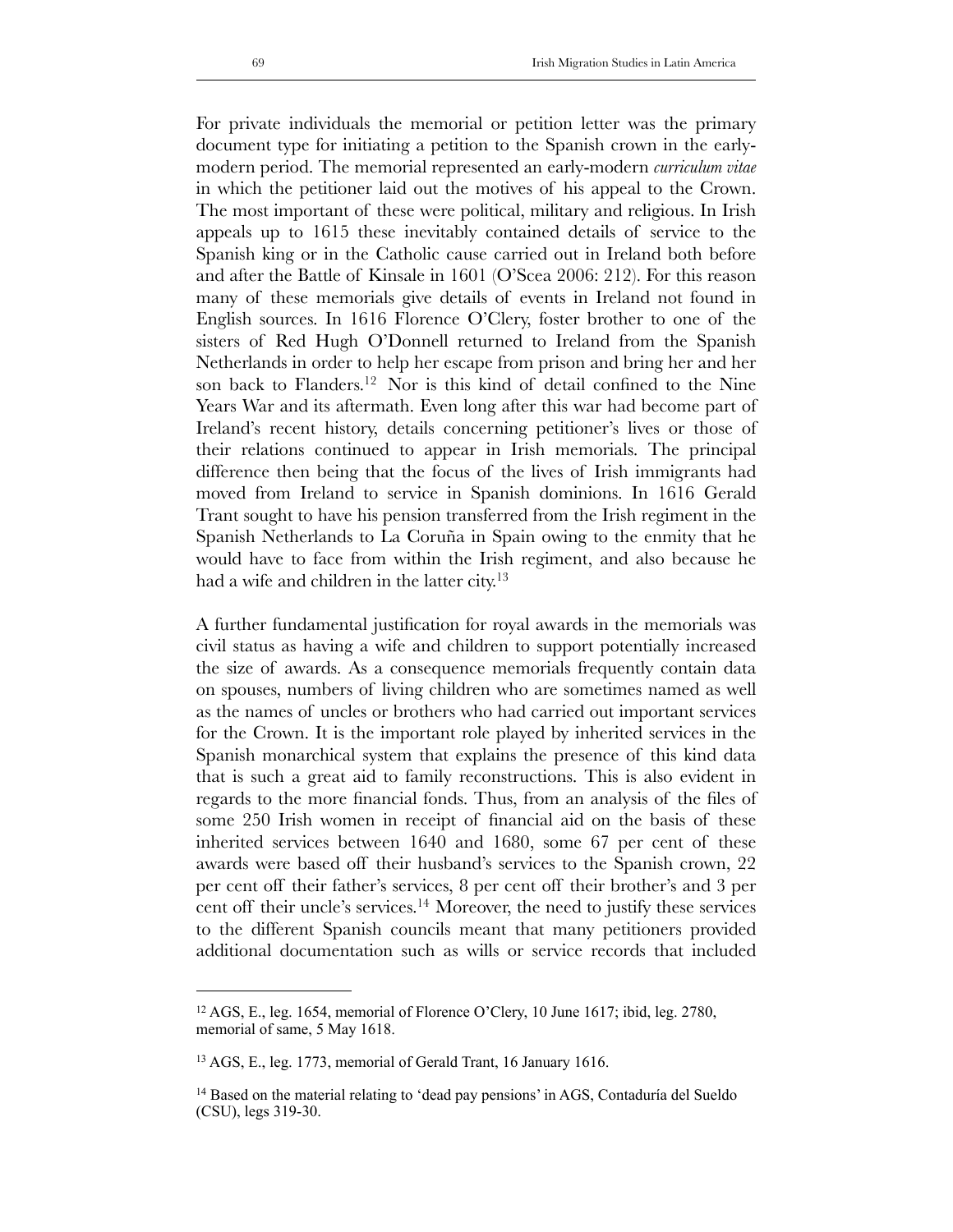genealogical data on family background. This is evident from a perusal of the series *servicios militares* in the fond *Guerra Antigua* (AGS) or in the equivalent series in *Estado* (AHN). At the same time the financial records can also lead indirectly to the names of notaries who drew up wills for the petitioners, thus providing a shortcut to what would otherwise be an impossible task.

Traditionally, owing to the important role played by men in wars in earlymodern Europe, archives such as AGS or AHN have been viewed as being primarily relevant to the history of men rather than to that of women. Yet, notwithstanding the advances made in women's studies in recent decades, these archives have been very much underutilised, notwithstanding the considerable data on the lives of women that they contain. In the case of Irish female immigrants there is considerable data, maybe proportionally even more than that regarding Spanish women owing to the difficulties faced by the immigrant communities in protecting their female members. Prior to 1607, only four out of 227 memorials seen by the Council of State were sent by Irish women. However after this date the proportion changed to one for every ten Irish male memorials through to 1620. Although data is unavailable beyond this date, there is no reason why this trend should have been reverted, if anything it may have increased.<sup>15</sup> The relatively high percentage of memorials by Irish women was due to a variety of factors, the most important of which were the inability of the Irish immigrant communities to protect their female members in altered socioeconomic circumstances, higher male mortalities rates, or the absence of fathers, husbands or brothers that forced many women to deal with royal bureaucracy. One Juana O'Falvey had been forced to learn Spanish and engage with royal bureaucracy by 1618 owing to the absence of her husband who had been sentenced to the galleys seven years earlier (O'Scea 2006: 220).

Memorials, *consultas* and *libros de cédulas* (registers of letters patent) contain very varied kinds of political, economic, and social data that range from services rendered by family members in Ireland, Flanders and elsewhere to the religosity and material culture of Irish immigrants. High percentages of memorials mention the names of spouses, living children or other family members who have carried out services for the Spanish crown. Global analyses of memorials permits the detection of evolving familial self-definitions among Irish immigrants. Both memorials and *cédulas* highlight the strategies undertaken by Irish families to look after other family members especially unmarried daughters, or the way in which they ensured the descent of the most senior family lines according to Gaelic criteria long after these strategies held any relevance in the altered socio-

<span id="page-9-0"></span><sup>&</sup>lt;sup>15</sup> Based on a database of memorials carried out under the auspices of the Irish in Europe Project, National University of Ireland, Maynooth.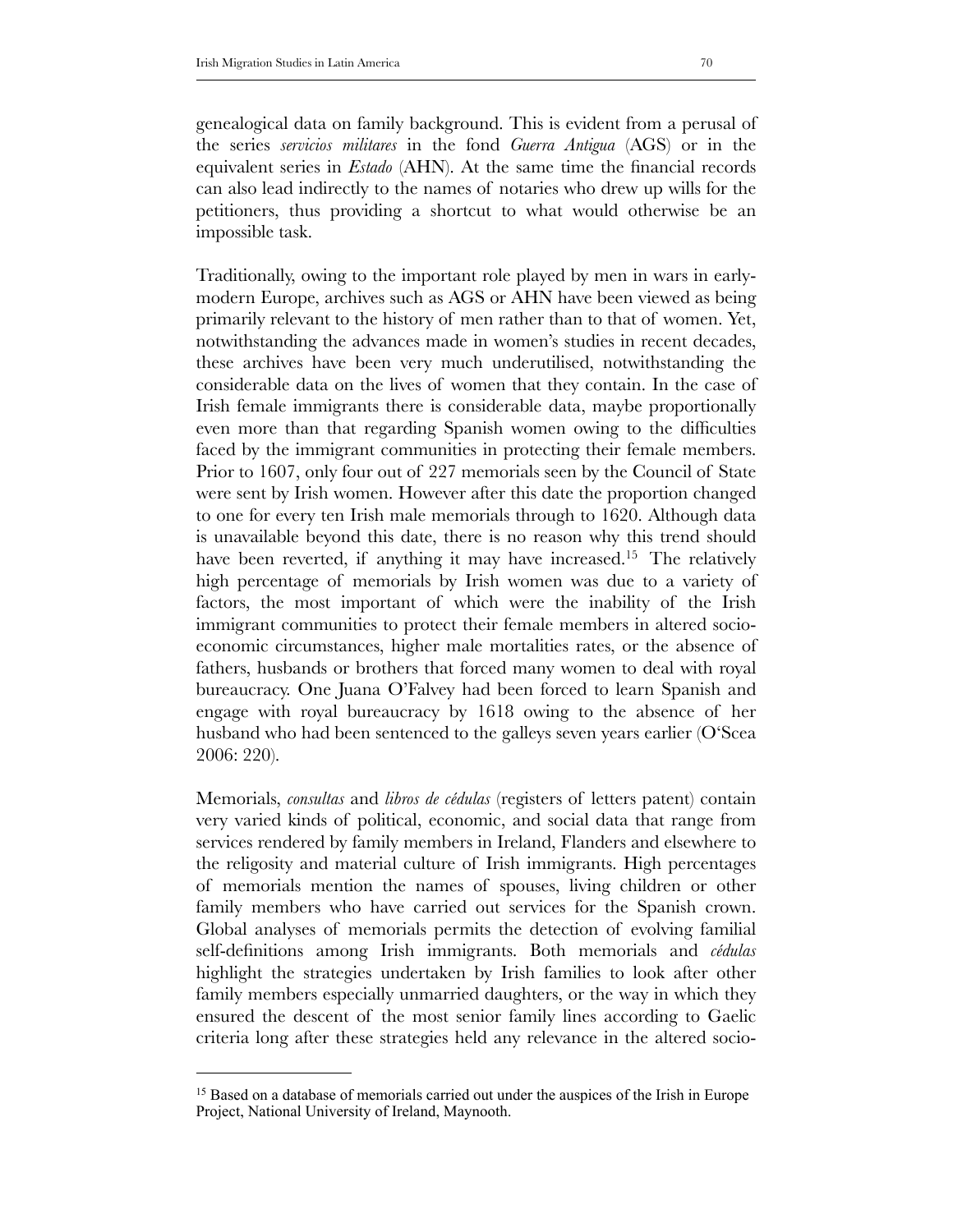economic circumstances of the immigrant communities. (Walsh 1988) Sometimes other fascinating kinds of social data can be found in these kinds of sources such as cases of Gaelic concubinage. In 1618 one Maria McSweeney was deprived of most of her pension because several years earlier she had been living in concubinage with an Irishman while still married.<sup>[16](#page-10-0)</sup> Although memorials can be quite formulaic especially in regard to services rendered to the Spanish crown, they can also contain very wideranging political, military, socio-economic or human drama data. In December 1606 the serving priest of the parish of San Luis in Madrid sought charitable aid from the *Cámara de Castilla* on behalf of some 104 starving Irish men and women including some nobles who were then living in five to six roofless, windowless, and doorless houses in his jurisdiction.[17](#page-10-1)

Nor are sources on Irish women confined to memorials or any eventual *cédulas*. Many of the more financial fonds contain attached documentation that help give insights, however partial into Irish female literacy, their physiognomy, social networks, marriage patterns, and residence patterns that can be combined with other sources to attain more complete studies. From the dead pay pensions it is clear that even after Irish women became military widows, substantial numbers of them continued to reside in the military garrisons, at the court or in other parts of Spain. Others, on the other hand chose to return to Ireland, and receive their pension there. Up to 1692 at least, Ana de Burg, the widow of an Irish sergeant major continued to receive her pension while residing in Ballinrobe in Ireland, which was collected by her cousin Catalina de Burg on her behalf. As proof that she was still alive she sent testimonies of Irish notaries in Irish or in English to the Spanish royal administration in order to continue receiving her pension.[18](#page-10-2)

In theory the data on the family and on women in archives such as Simancas or in AHN deal primarily with military migrants and their related families. However, one should not lose sight of the fact that the administration of early-modern warfare penetrated large areas of nonmilitary society, and that the economic occupations of any soldier or official were not confined exclusively to military matters. For these reasons the archives of the Castilian crown contain considerable data of relevance to Irish immigration beyond the purely military domain. Moreover, despite the tailing off of Irish military emigration to the Iberian Peninsula from the 1660s, an Irish presence was still apparent up to the 1680s as a review of the *libros de decretos* of the Council of War (AGS) clearly shows.

<span id="page-10-0"></span><sup>16</sup> AGS, GA, leg. 829, consulta, 28 February 1618.

<span id="page-10-1"></span><sup>17</sup> AGS, Cámara de Castilla, leg. 909, memorial of las cinco cassas yrlandesas, 6 December 1606

<span id="page-10-2"></span><sup>18</sup> AGS, CSU, leg. 330, file of Ana de Burg, 9 August 1659.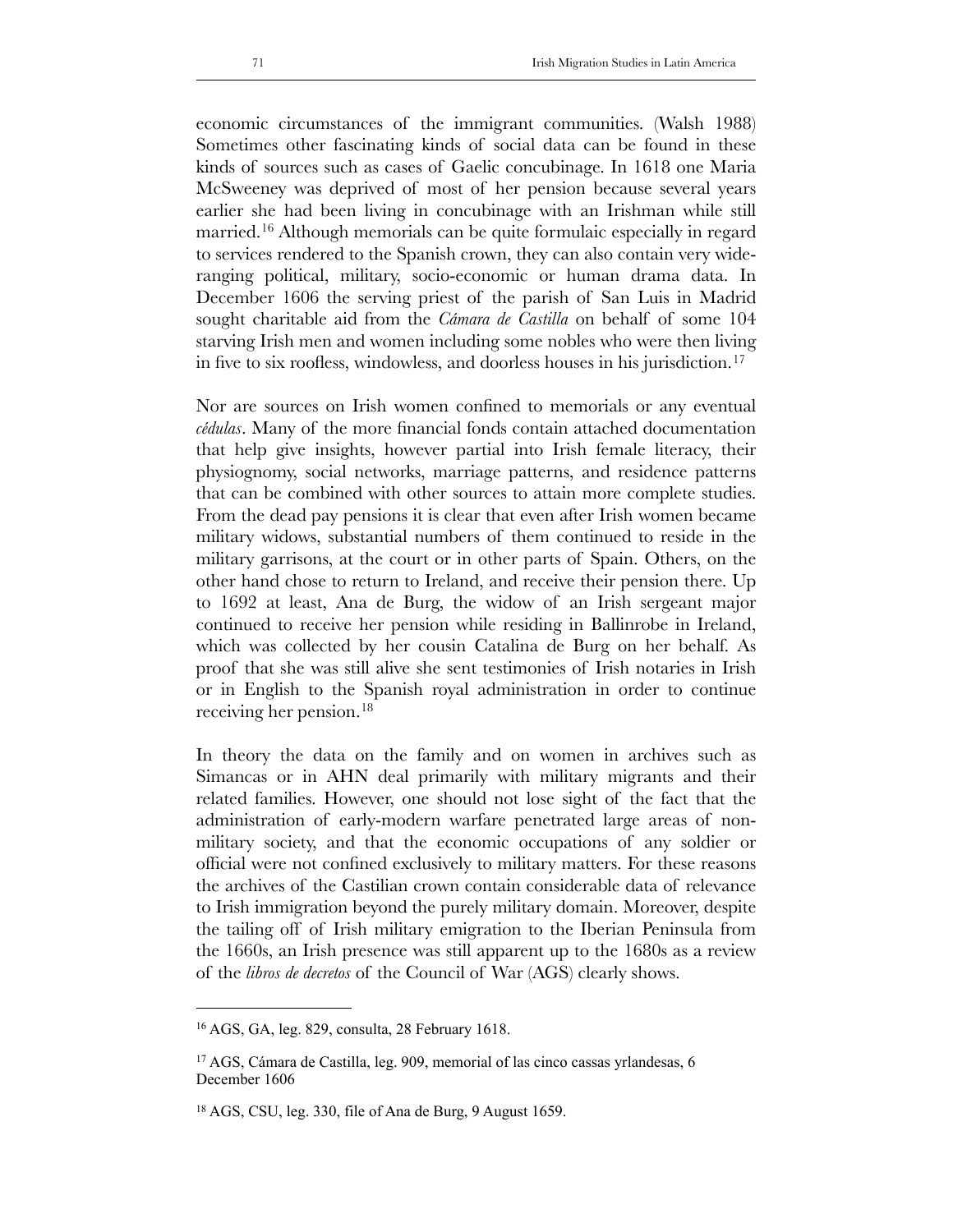"I concela selva Vila, ma Cana que livi ٠ ich all the Ven Suis Curriguet Governador de Galizia, de 20 de pelos enque tefino que las cali de Oon Varmel Suliban Ladei meritar de Birthauen no ciene gavaque Vegresencarles las Jace mefer que nadir. gue tor a.V.t.l. ouw enque suns a.V. T. de haver Ve. lai Aliaan **COSES** cenido su Teal Formada. en Puerto dece Chan **LUMBER** .. cy angido la genee de give y gor el telo delafer **DICAS** buna de salis dem Tierra y With le Veinier y Dio cun guine sueldo como tiene que los thas queres de Cavaterra. Au ancecenne le convenir. en endas ocasiones y la grazia ha grando hager el; que no ha Veridida en la Comina sino Sannings of Becauses hade de por ava; Que Mugerald Von Varial billy therear on dia ala ygleia mayor et etiado que n acutumbra de ma alembrica y des almendas y le punteron Capillamayor della al Lada Donde suelen Tos delos. Generandones quando alla Che dia fue también ala propia mayor Let Licon. Munn De Par Alcalde mayor of sele gun se Croade Enet Lugary Siem. que suele senerte ente grogia capita. el que Inpariencemente que la teñera de B. tome

**Fig. 2** First page of *consulta* regarding a dispute concerning seating and kneeling privileges in the principal church in Betanzos (Galicia) between Elena O'Sullivan Mór, Countess of Biraben and the wife of the *alcalde mayor*. AGS, Estado, leg. 2643, consulta, 26 September 1613.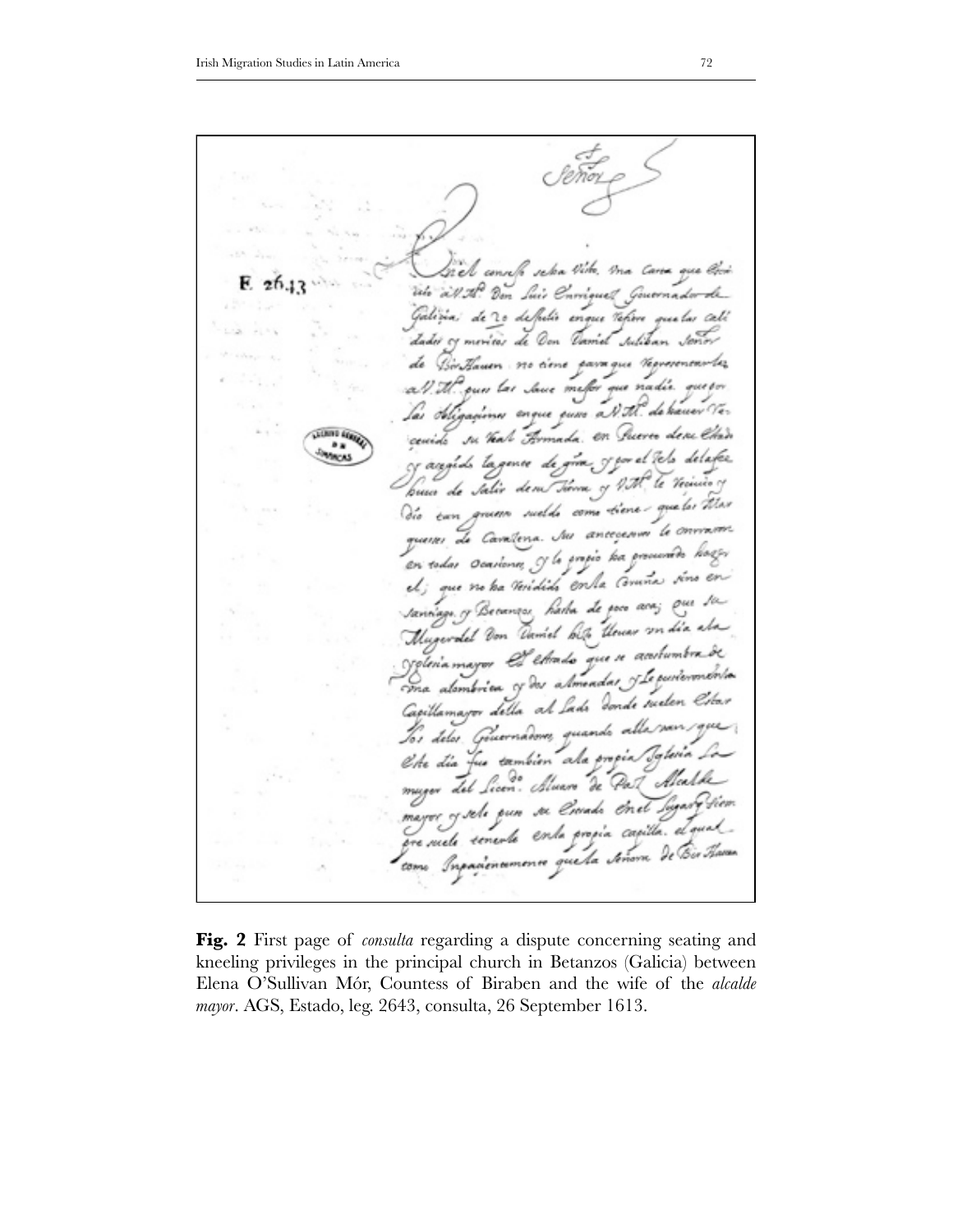In the light of the all important role of the memorial as a curriculum vitae of service to the Spanish crown, and of the continuing military, ecclesiastical, commercial, and poor Irish migration to Spanish dominions throughout the seventeenth century and beyond it is possible to estimate that the principal archives of the Spanish conciliar system contain tens of thousands of memorials of Irish petitioners if not more. A study of threefifths of the series *negocios de partes* of *Estado* (AGS) alone turned up nearly one thousand memorials by Irish petitioners between 1598 and 1620.[19](#page-12-0) Figures like these, which one can expect were repeated in other councils, give an indication of the potential for future research on Irish immigration in the archives of the Castilian council system.

<span id="page-12-0"></span><sup>&</sup>lt;sup>19</sup> Carried out under the auspices of the Irish in Europe Project, National University of Ireland, Maynooth.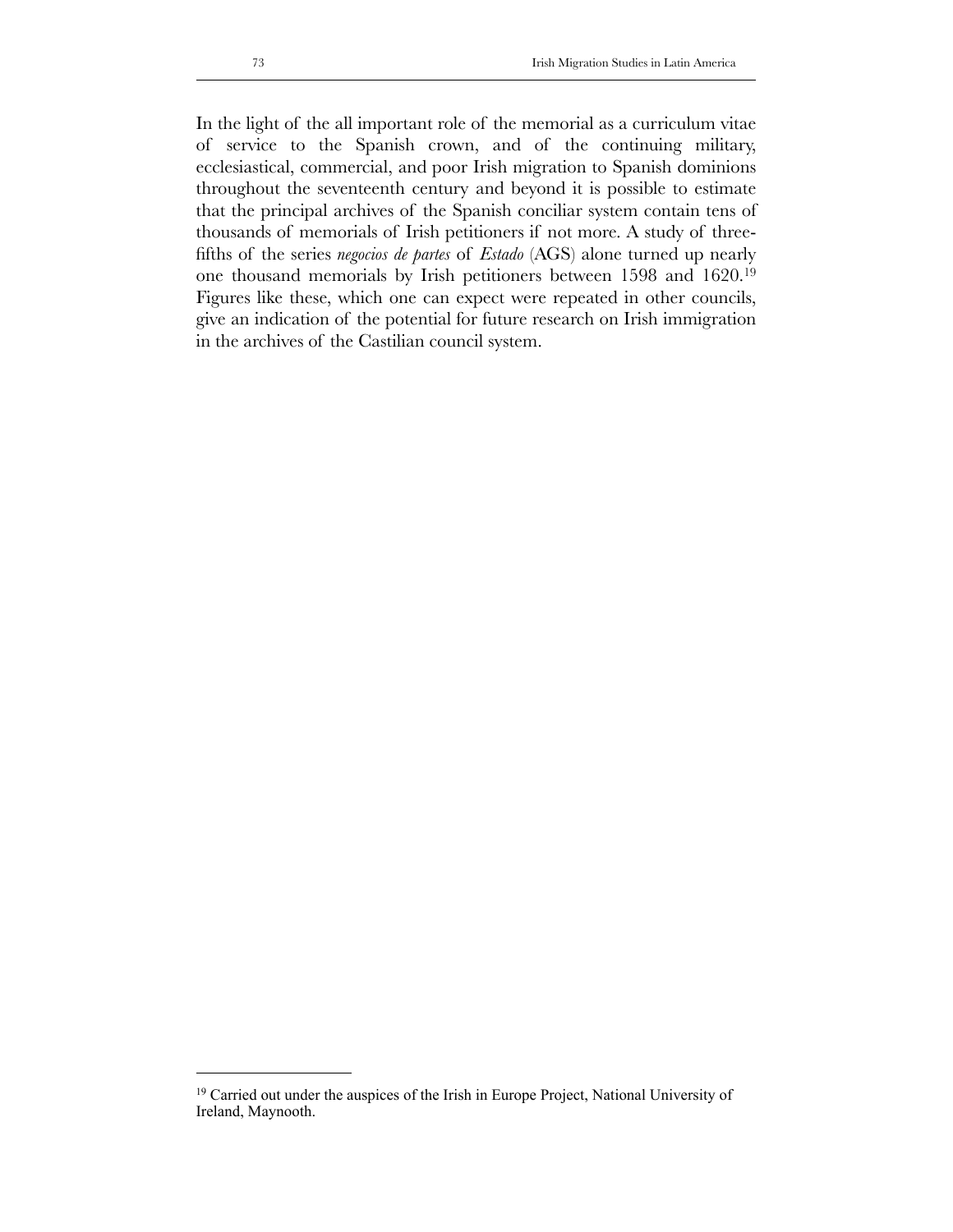## **Bibliography**

- Alcocer y Martínez , Mariano. *Archivo General de Simancas: guía del investigador* (Valladolid, 1923).

- Älvarez-Coca González, M. J. "La Fe Pública en España. Registros y Notarías. Sus fondos. Organización y descripción" in *Boletín de la ANABAD*, 37 (1987), pp 7-67.

- Archivo General de Simancas, *The General Archive of Simancas* (Madrid: Ministerio de Cultura, 2010).

- Archivo General de Simancas, *Los irlandeses y la Monarquía Hispánica (1529-1800) : vínculos en espacio y tiempo* (exposición) (Madrid: Ministerio de Educación, Cultura y Deporte, 2012).

- Baltar Rodriguez, J. F. *Las juntas del gobierno en la monarquía hispánica (siglos XVI-XVII)* (Madrid: Centro de Estudios Políticos y Constitucionales, 1998).

- Bernal Alonso, Eva. "Los fondos del consejo de castilla en el archivo histórico nacional: monederos falsos y saca de moneda" in M. T. Muñoz Serrulla (ed.), *La moneda: Investigación numismática y fuentes archivísticas*  (Madrid: Asociación de Amigos del Archivo Histórico Nacional y Departamento de Ciencias y Técnicas Historiográficas de la UCM, 2012), pp. 185-215.

- Carlos Morales, Carlos Javier de. *El consejo de hacienda de Castilla, 1523-1602: Patronazgo y clientelismo en el gobierno de las finanzas reales durante el siglo XVI* (Valladolid: Consejería de Educación y Cultura,1996).

- Dios, Salustiano de. *El consejo real de Castilla (1385-1522)* (Madrid: Centro de Estudios Constitucionales, 1982).

- \_\_\_\_\_\_\_\_. *Gracia, merced y patronazgo real: La Cámara de Castilla entre 1474-1530* (Madrid: Centro de Estudios Constitucionales, 1993).

- Fernández Conti, Santiago. *Los Consejos de Estado de y guerra de la monarquía hispana en tiempos de Felipe II, 1548-98* (Valladolid: Consejería de Educación y Cultura, 1998).

- García Hernán, Enrique (ed.), *The Battle of Kinsale* (Valencia: Albatros Ediciones, 2013).

- González García, Pedro et al, *El Archivo General de Indias* (Madrid: Dirección General del Libro, Archivos y Bibliotecas, 1995).